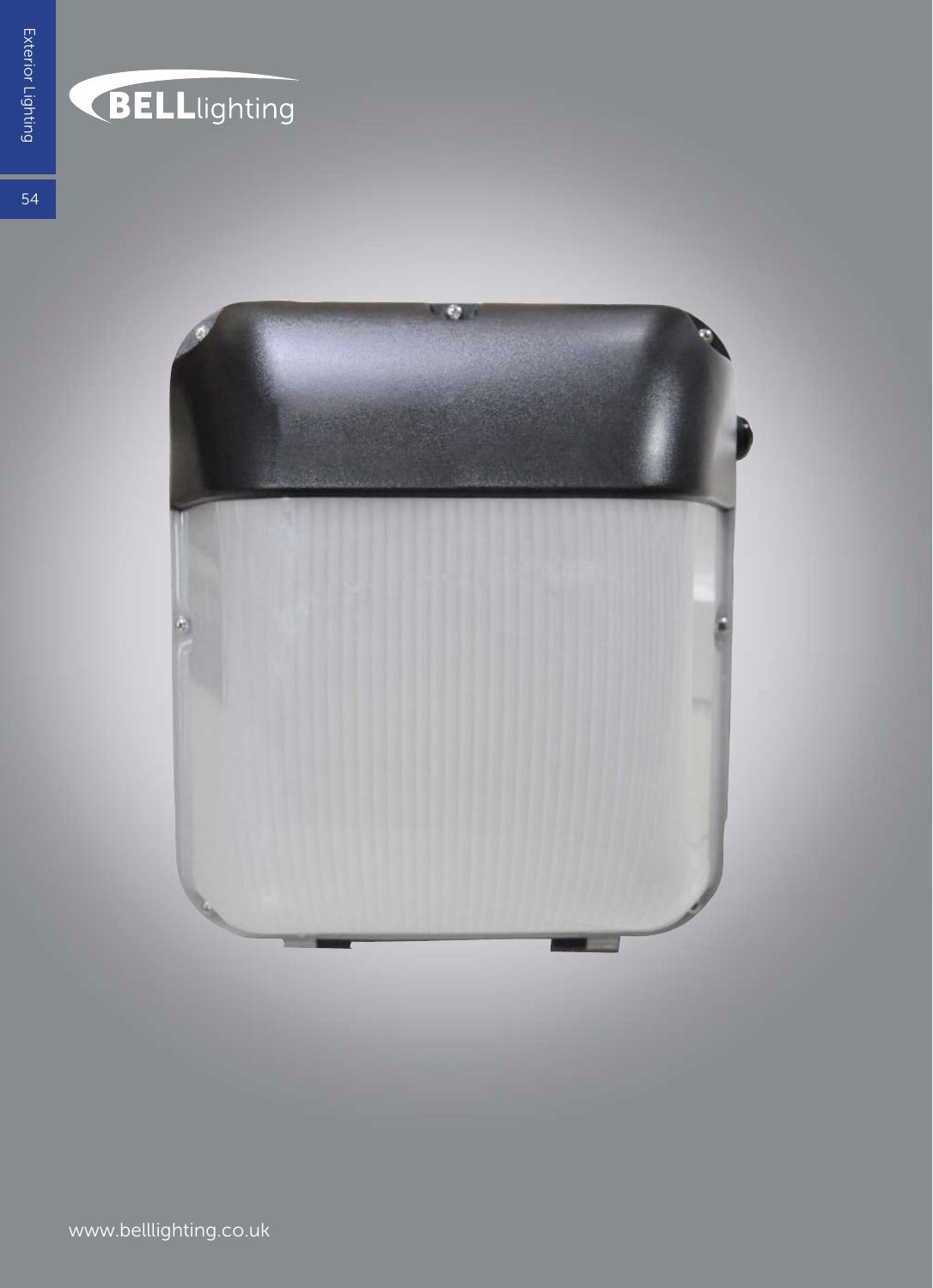## **SkylinePRO**

## LED Wallpack

Designed to be used where the aesthetics of the light fitting, along with a tough robust construction is needed. The fittings are IP65 and IK8 compliant, supplied complete with an opal diffuser for even light distribution. Available in emergency and non emergency versions, the latter having a super-slim profile.

- Genuine replacement for 70W Metal Halide & Sodium
- Fully encapsulated IP65 TUV Certified Driver
- High impact polycarbonate lens
- Up to 65% energy saving
- 50000 hours
- Options
- Photocell version complete with Lucy Zodion miniature photocell (55 lux) Lucy
- Emergency / Emergency Photocell version
- Asymmetric product available on request





LMR80: Maximum 20% of lumen depreciation over rated hours. B10: Maximum 10% of fittings failure rate over rated hours

> 04425 Standard Version 04428 Photocell Version 30W

04419 Emergency Version 04417 Emergency / Photocell Version 30W

zodion









technical@belllighting.co.uk sales@belllighting.co.uk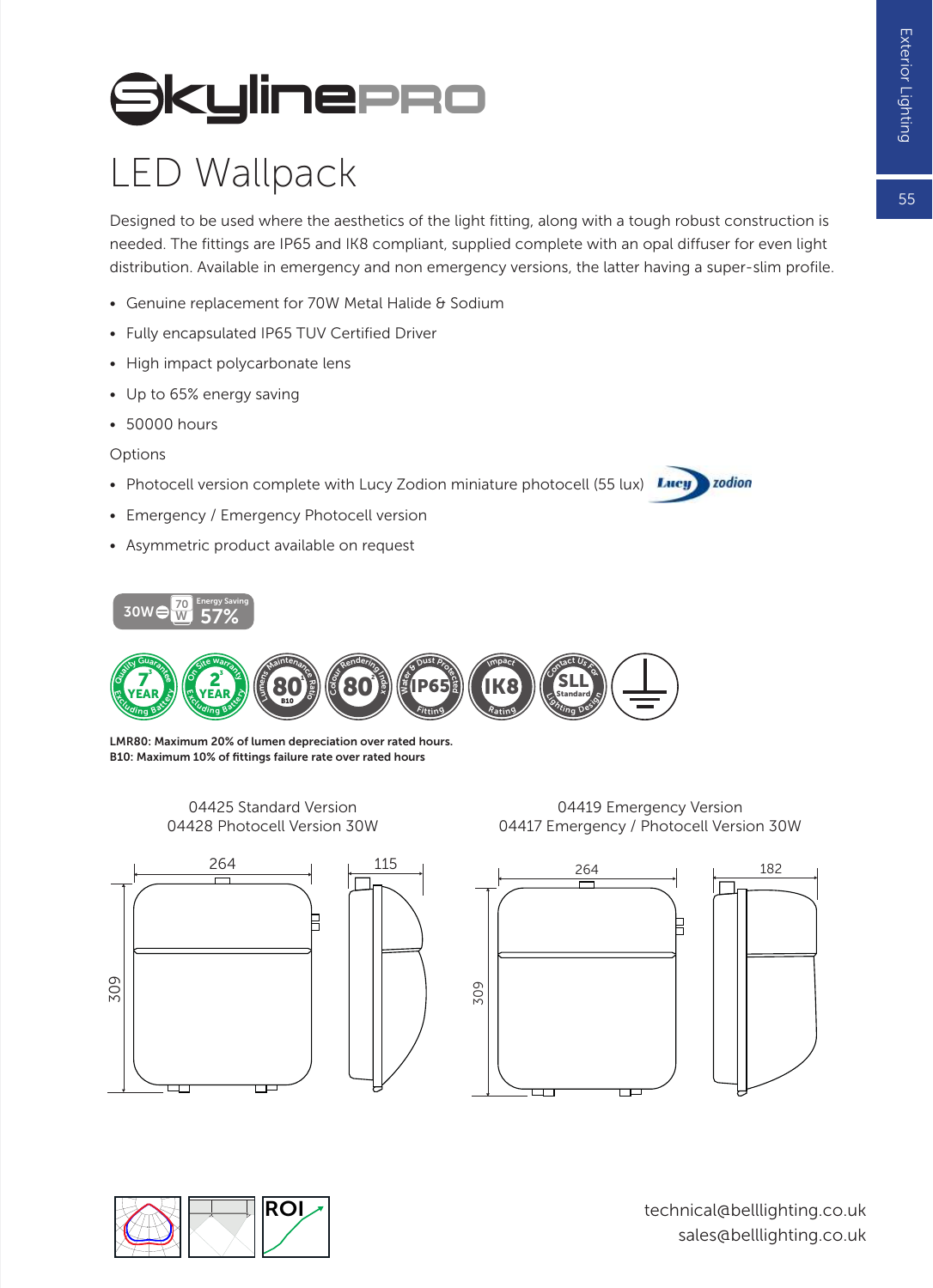## **SkylinePRO**

| <b>Technical Specification</b> |                                                              |  |  |  |  |
|--------------------------------|--------------------------------------------------------------|--|--|--|--|
| Construction                   | Die Cast Aluminium Base / PVC Cover                          |  |  |  |  |
| Driver                         | Sosen                                                        |  |  |  |  |
| LED Chip                       | Samsung                                                      |  |  |  |  |
| IP Rating                      | <b>IP65</b>                                                  |  |  |  |  |
| Operating Temp                 | -30°C to +35°C / Emergency version minimum temperature -5°C  |  |  |  |  |
| Input Voltage                  | 110 - 240V (Photocell and emergency versions 240V only)      |  |  |  |  |
| Power Factor                   | > 0.9                                                        |  |  |  |  |
| <b>CRI</b>                     | 80 - Exceeds EU standard of Ra 70 for Colour Rendering Index |  |  |  |  |
| LMR                            | 80 - Exceeds EU standard of 70 for Lumens Maintenance Ratio  |  |  |  |  |

| Code  | V       | W  | Description                                                    | Lm   | Lm/W | Viewing<br>Angle | Temp  | Hours |
|-------|---------|----|----------------------------------------------------------------|------|------|------------------|-------|-------|
| 04425 | 110/240 | 30 | Skyline Pro LED Wallpack                                       | 2550 | 85   | $120^\circ$      | 4200K | 50000 |
| 04428 | 240     | 30 | Skyline Pro LED Wallpack<br>Photocell version                  | 2550 | 85   | 120°             | 4200K | 50000 |
| 04419 | 240     | 30 | Skyline Pro LED Wallpack<br>Emergency version                  | 2550 | 85   | $120^\circ$      | 4200K | 50000 |
| 04417 | 240     | 30 | Skyline Pro LED Wallpack<br><b>Emergency Photocell version</b> | 2550 | 85   | $120^\circ$      | 4200K | 50000 |

Emergency versions must be tested in line with the requirements of BS5266, failure to do so may effect battery life and warranty.

56

<sup>1</sup> Exceeds EU standard of 70 for Lumens Maintenance Ratio<br><sup>2</sup> Exceeds EU standard of RA 70 for Colour Rendering Index<br><sup>3</sup> Subject to terms & conditions (Contact Customer Service)